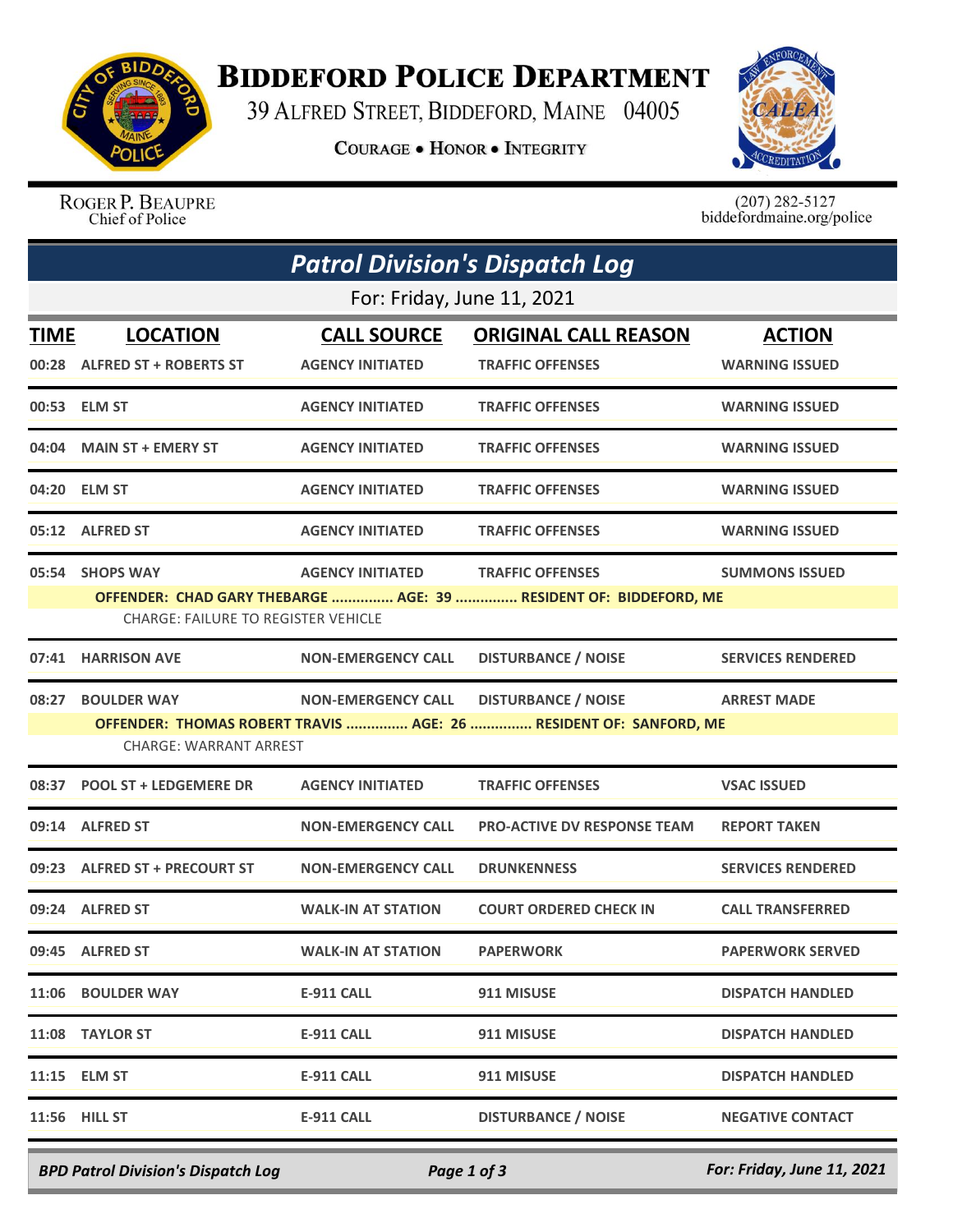| <b>TIME</b> | <b>LOCATION</b>                           | <b>CALL SOURCE</b>                                                            | <b>ORIGINAL CALL REASON</b>                                                       | <b>ACTION</b>                |
|-------------|-------------------------------------------|-------------------------------------------------------------------------------|-----------------------------------------------------------------------------------|------------------------------|
| 12:04       | <b>ALFRED ST</b>                          | <b>AGENCY INITIATED</b>                                                       | <b>PAPERWORK</b>                                                                  | <b>PAPERWORK SERVED</b>      |
|             | 12:35 CRESCENT ST                         | <b>NON-EMERGENCY CALL</b>                                                     | <b>DRUG</b>                                                                       | <b>SERVICES RENDERED</b>     |
|             | 12:37 ALFRED ST                           | <b>AGENCY INITIATED</b>                                                       | <b>PAPERWORK</b>                                                                  | <b>PAPERWORK SERVED</b>      |
| 13:00       | <b>SACO FALLS WAY</b>                     | <b>AGENCY INITIATED</b>                                                       | <b>PRO-ACTIVE DV RESPONSE TEAM</b>                                                | <b>SERVICES RENDERED</b>     |
| 13:09       | <b>OAK RIDGE RD</b>                       | <b>AGENCY INITIATED</b>                                                       | <b>ANIMAL COMPLAINT</b>                                                           | <b>SERVICES RENDERED</b>     |
|             | 13:11 LEVI LN                             | <b>E-911 CALL</b>                                                             | 911 MISUSE                                                                        | <b>DISPATCH HANDLED</b>      |
| 14:05       | <b>GRANITE POINT RD</b>                   | <b>NON-EMERGENCY CALL</b>                                                     | <b>ANIMAL COMPLAINT</b>                                                           | <b>GONE ON ARRIVAL</b>       |
| 14:08       | <b>GRAHAM ST</b>                          | <b>NON-EMERGENCY CALL</b>                                                     | <b>PARKING COMPLAINT</b>                                                          | <b>SERVICES RENDERED</b>     |
|             | 14:10 FOSS ST                             | <b>E-911 CALL</b>                                                             | <b>SUSPICION</b>                                                                  | <b>NEGATIVE CONTACT</b>      |
|             | 14:47 TIGER WAY                           | <b>NON-EMERGENCY CALL</b>                                                     | <b>ESCORTS / RELAYS</b>                                                           | <b>SERVICES RENDERED</b>     |
|             | 15:02 UNION ST + ELM ST                   | E-911 CALL                                                                    | <b>SUSPICION</b>                                                                  | <b>SERVICES RENDERED</b>     |
|             | 15:36 CLIFFORD ST                         | <b>NON-EMERGENCY CALL</b>                                                     | <b>PAPERWORK</b>                                                                  | <b>NO ACTION REQUIRED</b>    |
|             | 15:43 MARINER WAY                         | <b>E-911 CALL</b>                                                             | 911 MISUSE                                                                        | <b>DISPATCH HANDLED</b>      |
|             | <b>16:11 MAIN ST</b>                      | <b>AGENCY INITIATED</b>                                                       | <b>PARKING COMPLAINT</b>                                                          | <b>NO VIOLATION</b>          |
|             | 16:34 ALFRED ST                           | <b>E-911 CALL</b>                                                             | <b>MEDICAL W/ ASSIST</b>                                                          | <b>TRANSPORT TO HOSPITAL</b> |
|             | 16:36 WILSON ST                           | <b>NON-EMERGENCY CALL</b>                                                     | <b>ASSIST CITIZEN</b>                                                             | <b>SERVICES RENDERED</b>     |
|             | 17:15 ELM ST                              | <b>AGENCY INITIATED</b>                                                       | <b>TRAFFIC OFFENSES</b>                                                           | <b>WARNING ISSUED</b>        |
|             | 17:26 PEARL ST                            | <b>E-911 CALL</b>                                                             | <b>THEFT</b>                                                                      | <b>NO ACTION REQUIRED</b>    |
|             | 17:28 HILL ST                             | <b>NON-EMERGENCY CALL</b>                                                     | <b>DOMESTIC COMPLAINTS</b>                                                        | <b>CIVIL COMPLAINT</b>       |
|             | 17:31 ALFRED ST                           | <b>NON-EMERGENCY CALL</b>                                                     | <b>DISTURBANCE / NOISE</b>                                                        | <b>FIELD INTERVIEW</b>       |
|             | <b>17:50 MAIN ST</b>                      | <b>WALK-IN AT STATION</b>                                                     | <b>HARASSMENT</b>                                                                 | <b>SERVICES RENDERED</b>     |
|             | 17:52 BOULDER WAY                         | <b>NON-EMERGENCY CALL</b><br>CHARGE: THEFT BY UNAUTHORIZED TAKING OR TRANSFER | <b>SHOPLIFTING</b><br>OFFENDER: DAVID LADLOW  AGE: 22  RESIDENT OF: KENNEBUNK, ME | <b>SUMMONS ISSUED</b>        |
|             | 18:04 GODBOUT WAY                         | <b>NON-EMERGENCY CALL</b>                                                     | <b>ASSIST CITIZEN</b>                                                             | <b>SERVICES RENDERED</b>     |
|             | <b>18:21 MAIN ST</b>                      | <b>NON-EMERGENCY CALL</b>                                                     | <b>SMOKE IN THE BUILDING</b>                                                      | <b>SERVICES RENDERED</b>     |
|             | 18:41 ALFRED ST                           | <b>AGENCY INITIATED</b>                                                       | <b>PAPERWORK</b>                                                                  | <b>PAPERWORK SERVED</b>      |
|             | <b>BPD Patrol Division's Dispatch Log</b> | Page 2 of 3                                                                   |                                                                                   | For: Friday, June 11, 2021   |